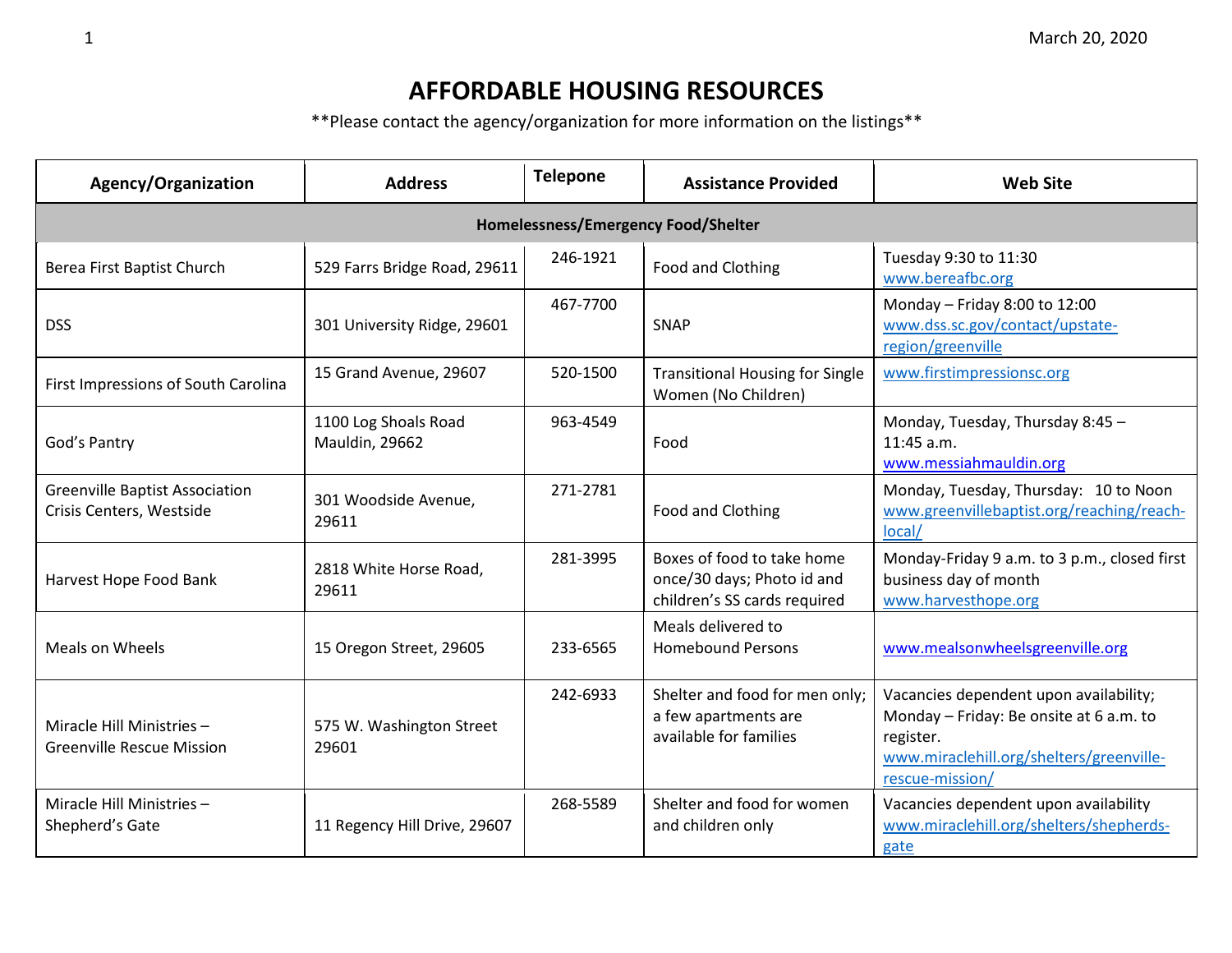| Piedmont Emergency Relief Center                      | 3 Main Street<br>Piedmont, 29673                 | 845-5535                                                         | Food                                                                                                    | Monday 9 a.m. to Noon<br>Tuesday & Thursday 4 to 7 p.m. Saturday 9<br>a.m. to Noon                                                           |
|-------------------------------------------------------|--------------------------------------------------|------------------------------------------------------------------|---------------------------------------------------------------------------------------------------------|----------------------------------------------------------------------------------------------------------------------------------------------|
| <b>Project Care</b>                                   | 218 Viola Street, 29601                          | 467-0102                                                         | Shelter for homeless who are<br>HIV positive                                                            | Limited availability, call for assessment                                                                                                    |
| Project Host                                          | 525 S. Academy Street,<br>29601                  | 235-3403                                                         | Lunch provided except<br>Saturday, 11 a.m. - Noon                                                       | No appointment needed<br>www.projecthost.org                                                                                                 |
| <b>Relentless Church</b>                              | 635 Haywood Road, 29607                          | 281-1520                                                         | Food, clothing, and medical<br>assistance                                                               | Monday and Wednesday 10 a.m. to Noon;<br>Tuesday Noon to 4 p.m.; and<br>Thursday 10 a.m. to Noon, 2 to 5 p.m.<br>www.ourrelentlesschurch.com |
| Safe Harbor                                           | 429 North Main Street,<br>29601                  | 467-1177<br>24-hr crisis<br>line: (800)<br>291-2139              | Shelter and care for victims of<br>domestic violence, women<br>and children only                        | Call for assessment<br>www.safeharborsc.org                                                                                                  |
| Salvation Army                                        | 417 Rutherford Street, 29609                     | 235-4803                                                         | Food and Shelter for Men,<br>Women, Children                                                            | Call to check availability<br>www.salvationarmycarolinas.org                                                                                 |
| Samaritan House                                       | 105 Old Augusta Road,<br>29605                   | 299-5898                                                         | Food                                                                                                    | Thursdays 9 a.m. to 12:00 NOON<br>www.thesamaritanhous.org                                                                                   |
| <b>SC Housing</b><br><b>Homeless Veterans Hotline</b> | 300-C Outlet Pointe Blvd.,<br>Columbia, SC 29210 | 1-877-424-<br>3838 (national<br>call center for<br>homeless vet) | <b>Veterans needing Assistance</b><br>with housing, replacement of<br>medication and/or medical<br>care | 1-877-WAR-VETS (927-8387) is 24/7<br>(for combat veterans)                                                                                   |
| <b>SHARE</b>                                          | 254 S. Pleasantburg Drive,<br>29607              | 269-0700                                                         | <b>Transitional Housing</b>                                                                             | Call for assessment.<br>www.sharesc.org                                                                                                      |
| Soteria CDC                                           | 210 Shaw Street, 29609                           | 272-0681                                                         | Food                                                                                                    | Monday - Thursday 9 a.m. to 5 p.m.<br>www.soteriacdc.org                                                                                     |
| <b>Triune Mercy Center</b>                            | 222 Rutherford Street, 29609                     | 233-8020                                                         | Food                                                                                                    | First 50 people Wednesday 9 to 11<br>a.m.; Hot meals served at Noon Saturday<br>and 5 p.m. on Sunday<br>www.triunemercy.org                  |
| <b>Turning Point</b>                                  | 24 Bruce Road, 29605                             | 299-0090                                                         | <b>Transitional Housing for Adult</b><br>Men in Substance Abuse<br>Recovery                             | Call for assessment<br>www.turningpointofsc.org                                                                                              |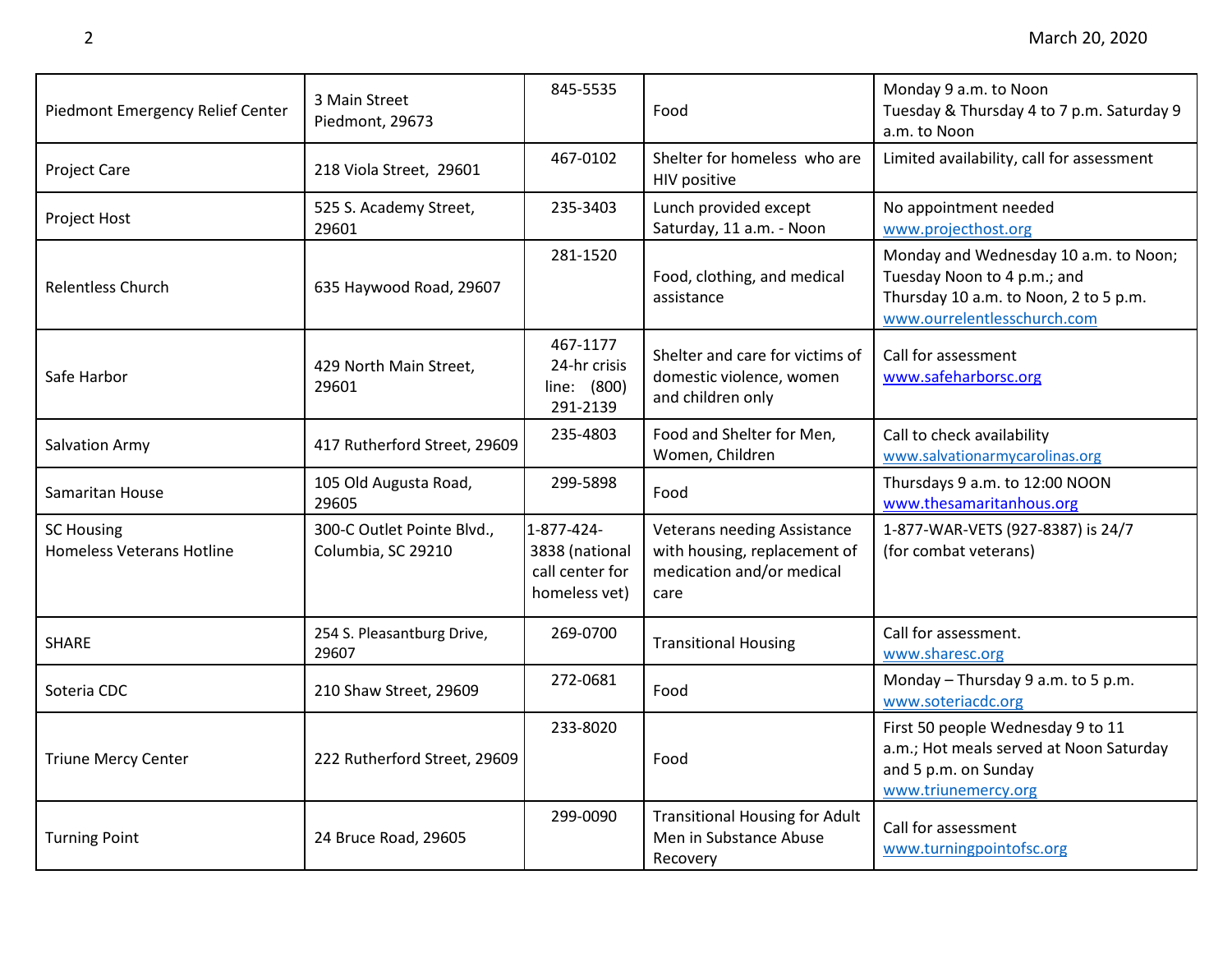| <b>United Housing Connections</b>                            | 135 Edinburgh Court<br>Suite 100B, 29607   | 241-0462 | Shelter for men, women, and<br>children                                                | Call for availability<br>www.unitedhousingconnections.org                           |
|--------------------------------------------------------------|--------------------------------------------|----------|----------------------------------------------------------------------------------------|-------------------------------------------------------------------------------------|
| United Ministries - Interfaith<br><b>Hospitality Network</b> | 600 Pendleton Street, 29601                | 271-3424 | Shelter and Food on a nightly<br>night basis                                           | Call for an interview<br>www.united-ministries.org                                  |
| United Ministries - Place of Hope                            | 600 Pendleton Street, 29601                | 232-6463 | Day shelter for showers,<br>laundry, identification and<br>travelers assistance / Food | Walk-ins welcome Monday to Friday from 8<br>to 11 a.m.<br>www.united-ministries.org |
| United Veterans Association                                  | 20 3rd Street, 29611                       | 483-0317 | Transitional housing for men                                                           | Call for assessment                                                                 |
| <b>Upstate Warrior Solution</b>                              | 3 Caledon Wood Professional<br>Park, 29615 | 520-2073 | Homelessness, Case<br>Coordination, and Outreach                                       | www.upstatewarriorsolution.org                                                      |

| <b>Emergency Mortgage/Rent/Utility Assistance</b>             |                                           |                      |                                                         |                                                                                                                     |  |
|---------------------------------------------------------------|-------------------------------------------|----------------------|---------------------------------------------------------|---------------------------------------------------------------------------------------------------------------------|--|
| Buncombe St. United Methodist<br>Church                       | 200 Buncombe Street, 29601                | 235-6011             | Rent, Mortgage, and Utilities                           | Call Mondays at 9 a.m. for appointment<br>www.buncombestreetumc.org                                                 |  |
| <b>Catholic Charities</b>                                     | 204 Douthit Street, 29601                 | 242-2233 ext.<br>206 | <b>Rent and Utilities</b>                               | Monday - Friday 9 a.m. to 12 p.m.                                                                                   |  |
| <b>Greenville County</b><br><b>Human Relations Commission</b> | 301 University Ridge<br>Suite 1600, 29601 | 467-7095             | Mortgage and Rental<br>Assistance, Reverse<br>Mortgages | Call for an appointment<br>www.greenvillecounty.org                                                                 |  |
| Prince of Peace Catholic Church                               | 1209 Brushy Creek Road,<br>29687          | 331-3937             | Utilities - Gas, Water, Electric                        | Call for appointment.<br>www.princeofpeacetaylors.net                                                               |  |
| Salem United Methodist                                        | 2700 White Horse Road,<br>29611           | 269-1191             | Food                                                    | Wednesday 10 to 11:30 a.m.                                                                                          |  |
| Salvation Army                                                | 417 Rutherford Street, 29609              | 235-4803             | <b>Rent and Utilities</b>                               | Call Monday at 8 a.m. First 20 callers<br>will speak to someone for appointments.<br>www.salvationarmycarolinas.org |  |
| <b>SHARE</b>                                                  | 254 S. Pleasantburg Drive,<br>29607       | 269-0700             | <b>Rent and Utilities</b>                               | Call for appointment<br>www.sharesc.org                                                                             |  |
| St. Mary Magdalene Catholic Church                            | 252 Woodruff Road<br>Simpsonville, 29681  | 288-4884 ext.<br>233 | Utilities and food                                      | Monday at 9 a.m.<br>www.smmcc.org                                                                                   |  |
| <b>United Ministries</b>                                      | 606 Pendleton Street, 29601               | 335-2603             | Rent and Utilities, Food                                | Call Monday at 8:30 a.m. First 25 callers are<br>accepted for appointments                                          |  |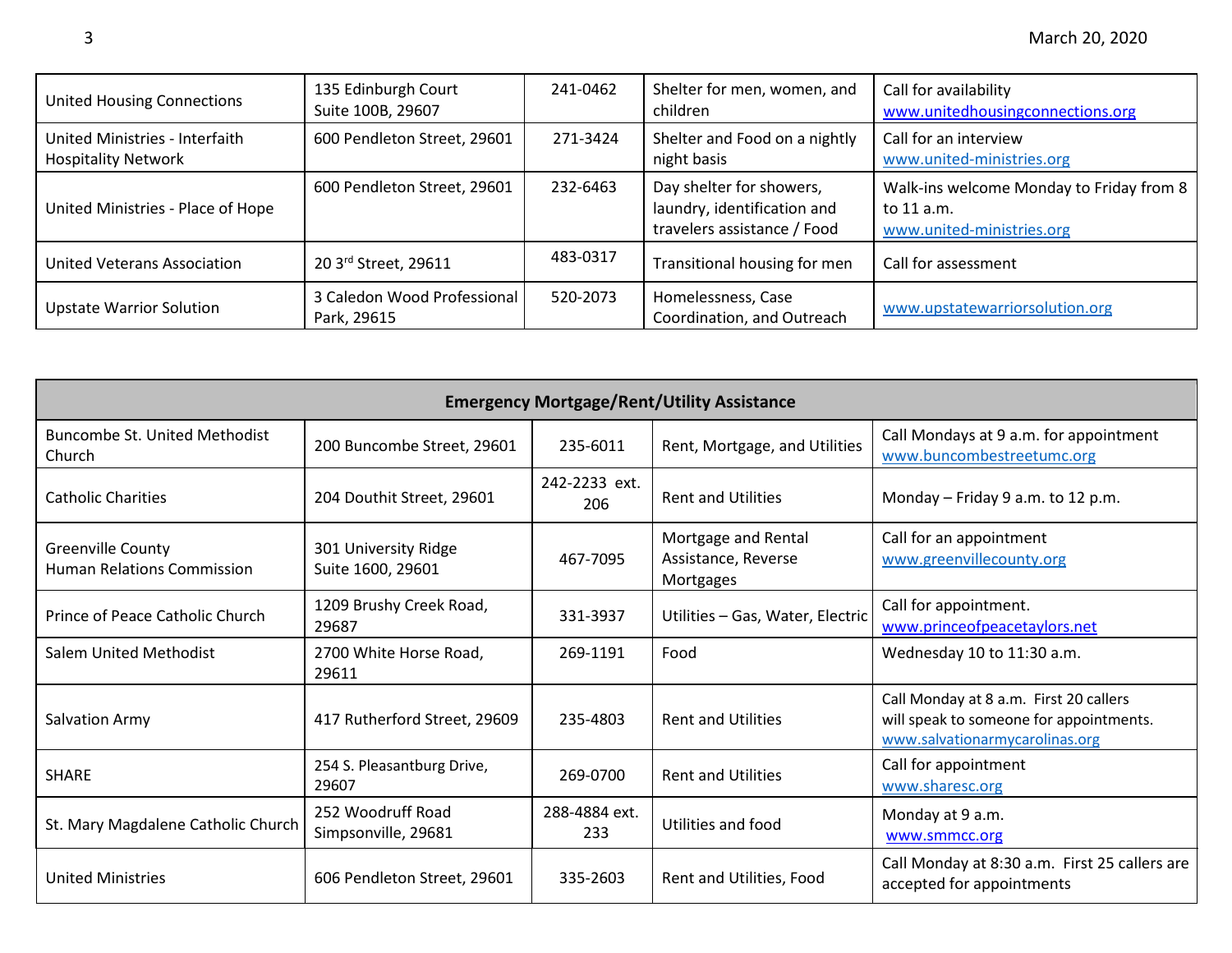|                             |                              |          |                           | www.united-ministries.org                                                                                    |
|-----------------------------|------------------------------|----------|---------------------------|--------------------------------------------------------------------------------------------------------------|
| Urban League of the Upstate | 15 Regency Hill Drive, 29607 | 244-3862 | <b>Rent and Utilities</b> | Monday - Friday, 8:30 to 5:00. Press 8 to<br>leave message or speak to someone<br>www.urbanleagueupstate.org |

| <b>Other Area-Specific Emergency Services</b>                     |                                                                             |          |                                                   |                                                                                                                             |  |
|-------------------------------------------------------------------|-----------------------------------------------------------------------------|----------|---------------------------------------------------|-----------------------------------------------------------------------------------------------------------------------------|--|
| Golden Strip Emergency Relief and<br>Resource Agency              | Greenville County south of I-85,<br>and Laurens County north of<br>Hwy. 101 | 688-2233 | Utilities, Rent, Prescriptions,<br>Food           | Weekdays, 9 to 11:30 a.m.;<br>Wednesdays, 1 to 3:30 p.m.;<br>Golden Strip residents only                                    |  |
| <b>Greer Relief and Resources Agency</b><br>J. Verne Smith Center | 202 Victoria St., Greer, 29652                                              | 848-5355 | Rent, Mortgage, Utilities,<br>Prescriptions, Food | Weekdays 9 to 11 a.m.;<br>Monday, Tuesday, Thursday 1:30 to 4<br>p.m. Orientation registration:<br>greerrelief.org/get-help |  |
| N. Greenville Food Crisis Ministry                                | Berea, Cherrydale, Furman,<br>Greer, Marietta, Travelers Rest               | 834-7342 | Rent, Utilities, Food, Clothing,<br>Medicines     | Monday - Thursday, 9 to 11 a.m.<br>www.ngfcministry.org                                                                     |  |

| <b>Rental Home Assistance</b>       |                                                    |          |                                                            |  |
|-------------------------------------|----------------------------------------------------|----------|------------------------------------------------------------|--|
| Allen Temple CEDC                   | 404 Vardry Street, 29601                           | 298-0077 | http://www.allentemplecedc.org/                            |  |
| <b>Augusta Heights Apartments</b>   | 3014 Augusta Street, 29605                         | 277-9400 | https://nhe-inc.com/properties/affordable/augusta-heights/ |  |
| <b>Avalon Apartments</b>            | 490 Wenwood Road, 29607                            | 297-8979 |                                                            |  |
| Evergreen Place                     | 102 Roosevelt Avenue, 29607                        | 271-0308 | evergreenplaceaptsgreenville.com/index.aspx                |  |
| Genesis Homes, Inc.                 | PO Box 5839<br>Greenville, SC 29606                | 735-8083 | genesishomessc.org/contact/                                |  |
| <b>Greenville Housing Authority</b> | 122 Edinburg Court, 29607                          | 467-4250 | tgha.net/properties/list                                   |  |
| <b>Holly Springs Apartments</b>     | 300 Wilhelm Winter Street<br>Travelers Rest, 29690 | 834-7052 | boydmanagement.com/sc/holly-springs-apartments/            |  |
| Homes of Hope                       | 3 Dunean Street, 29611                             | 269-4663 | homesofhope.org/                                           |  |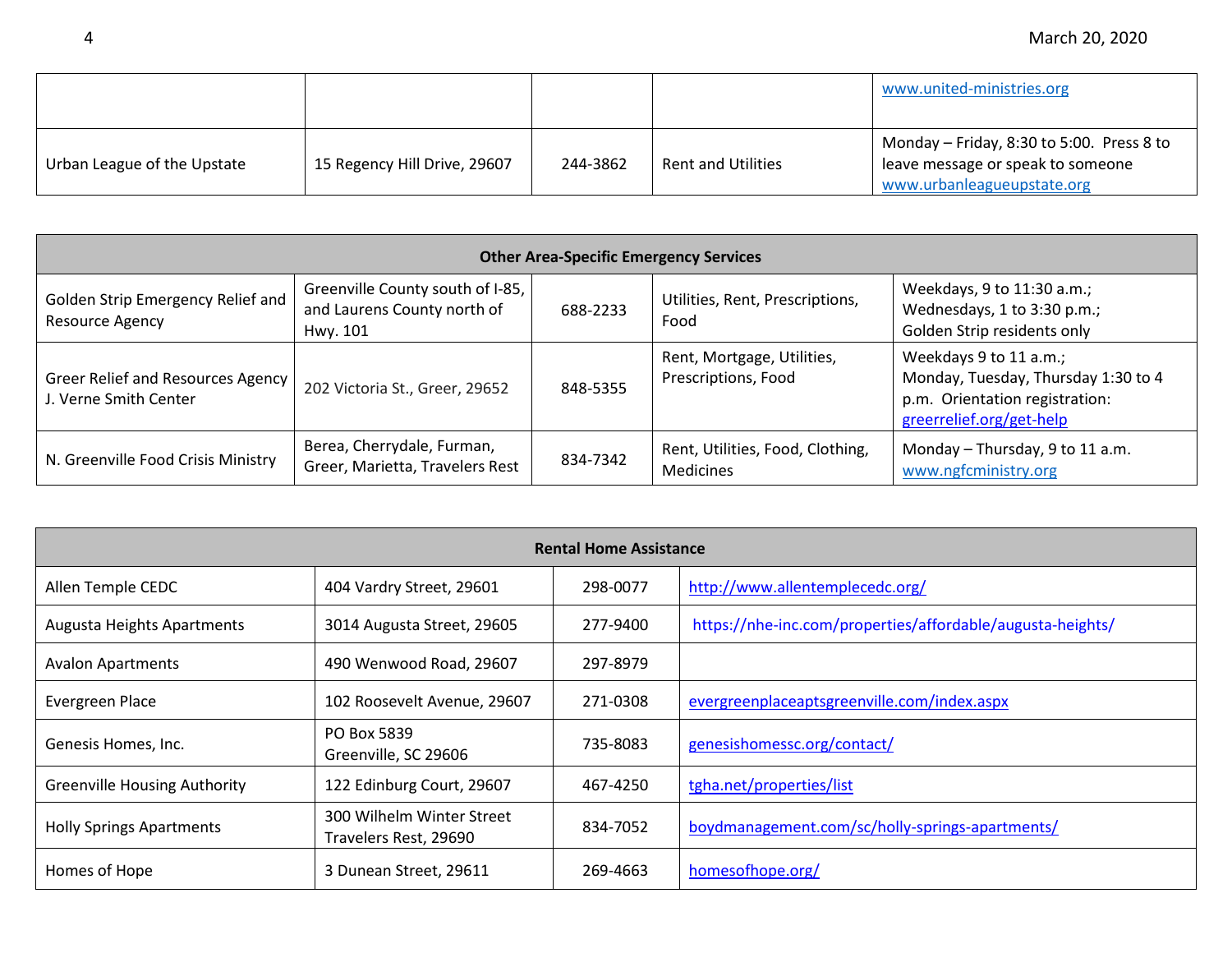| <b>Heritage Community</b>           | 200 Clark Street, 29607                        | 250-9126 | heritagecommunityapts.com/                                                                  |
|-------------------------------------|------------------------------------------------|----------|---------------------------------------------------------------------------------------------|
| Magnolia Place/ Azalea Place        | 669 Rutherford Road, 29609                     | 242-9003 | affordablehousingonline.com/housing-<br>search/SouthCarolina/Greenville/Azalea-Place/16219/ |
| <b>Mulberry Court</b>               | 101 Mulberry Street, 29601                     | 298-8000 | mercyhousing.org/SC-Mulberry-Court                                                          |
| Nehemiah Community Revitalization   | 111 S. Main Street<br>Suite C - Greer, 29650   | 655-5855 | nehemiahcrc.org                                                                             |
| <b>Oakcrest Apartments</b>          | 250 Little Texas Road<br>Travelers Rest, 29690 | 834-7519 | boydmanagement.com/sc/oakcrest/                                                             |
| Parker at Cone - Phase I & Phase II | 1000 Parker Cone Way, 29609                    | 520-1435 | flatironenterprises.com/portfolio/affordable-housing.php                                    |
| Parkside at Verdae                  | 740 Woodruff Road, 29607                       | 509-1005 | prestwickcompanies.com/#!projects/c6l3                                                      |
| Pelham Village Apartments           | 1001 Toscano Court, 29615                      | 297-1155 | pelhamvillageapts.com/default.html                                                          |
| <b>Shemwood Crossing</b>            | 100 Shemwood Lane, 29605                       | 277-1508 |                                                                                             |
| Soteria CDC                         | 210 Shaw Street, 29609                         | 272-0681 | soteriacdc.org                                                                              |
| <b>United Housing Connections</b>   | 135 Edinburgh Court<br>Suite 100B, 29607       | 241-0462 | unitedhousingconnections.org/                                                               |
| <b>Woodstream Apartments</b>        | 2735 Anderson Road, 29611                      | 269-2474 | http://westminstercompany.com/property/woodstream-apartments/                               |

| <b>Homeowner Rehab Assistance</b>                      |                                           |          |                                                        |  |  |
|--------------------------------------------------------|-------------------------------------------|----------|--------------------------------------------------------|--|--|
| Sustaining Way-<br>for Energy Efficiency in Nicholtown | 60 Baxter Street. 29607                   | 626-6437 | sustainingway.org/contact-us/                          |  |  |
| <b>Community Conservation Corps</b>                    | Furman University, 29613                  | 294-3680 | furman.edu/ccc                                         |  |  |
| City of Greenville Community<br>Development            | 206 S. Main Street, 29601                 | 467-4570 | greenvillesc.gov/306/Homeowner-Rehabilitation-Programs |  |  |
| Greenville County Redevelopment<br>Authority (GCRA)    | 301 University Ridge<br>Suite 1500, 29601 | 242-9801 | gcra-sc.org/                                           |  |  |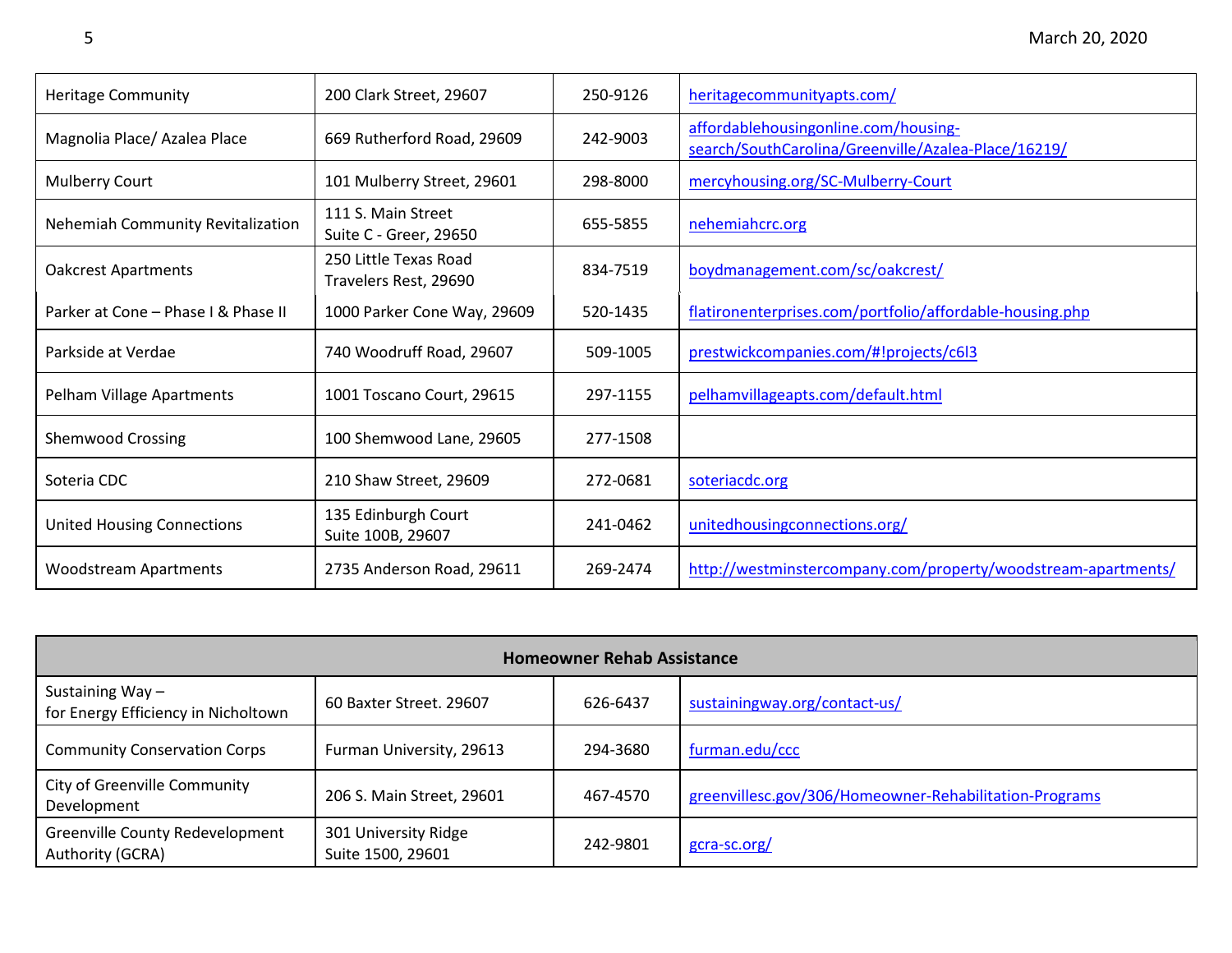| Habitat for Humanity -<br>For critical repair and weatherization | 49 Greenland Drive, 29615        | 312-5011 | habitatgreenville.org   |
|------------------------------------------------------------------|----------------------------------|----------|-------------------------|
| Rebuild Upstate                                                  | 601 Green Avenue, 29601          | 643-5711 | rebuildupstate.org/     |
| SHARE                                                            | 254 S. Pleasantburg Drive, 29607 | 269-0700 | sharesc.org/            |
| Soteria Comm. Develop Corp                                       | 210 Shaw Street, 29609           | 272-0681 | soteriacdc.org/programs |

| <b>Homes for Seniors</b>                                                     |                                 |          |                                                                                             |  |
|------------------------------------------------------------------------------|---------------------------------|----------|---------------------------------------------------------------------------------------------|--|
| <b>AHEPA 242 Apartments</b>                                                  | 407 Woods Lake Road, 29607      | 297-4993 | ahepahousing.org/listings/south-carolina/greenville-sc-ahepa-<br>242senior-citizen-housing+ |  |
| Antioch Housing - RG Properties                                              | 100/102/104 Pack Street, 29611  | 298-0446 | www.rgpofsc.com                                                                             |  |
| <b>Brockwood Senior Housing</b>                                              | 801 W. Washington Street, 29601 | 233-9286 |                                                                                             |  |
| Brookside Gardens-<br><b>United Management Services</b>                      | 25 Brookside Circle, 29609      | 631-1119 |                                                                                             |  |
| Charleston Place/ Arcadia Hills -<br>C. F. Lane Company                      | 10 McAlister Road, 29607        | 370-9687 | tgha.net/properties/detail/127                                                              |  |
| <b>Gandy Allmon Manor</b>                                                    | 218 S. Memminger Street, 29601  | 240-8463 |                                                                                             |  |
| Garden Apartments-<br><b>Greenville Housing Authority</b>                    | 80 Thruston Street, 29605       | 467-4250 | tgha.net/properties/detail/124                                                              |  |
| Gower Place Apartments -<br>Julie-Anne Dixon                                 | 427 Birnie Street, 29611        | 520-1237 |                                                                                             |  |
| The View Landwood Ridge -<br><b>United Management Services</b>               | 200 McAlister Road, 29607       | 250-1026 | unitedmgtsvc.com/our-communities/the-view-at-landwood-ridge/                                |  |
| Leach Street Place, Phoenix Trace, etc.<br><b>Greenville Housing Futures</b> | 100 Lavinia Avenue, 29601       | 370-2020 | greenvillehousingfutures.com/index.html                                                     |  |
| The Greenville Summit                                                        | 201 W. Washington Street, 29601 | 242-6324 | greenvillesc.gov/EconDev/Downtown/DowntownAptCondos.aspx                                    |  |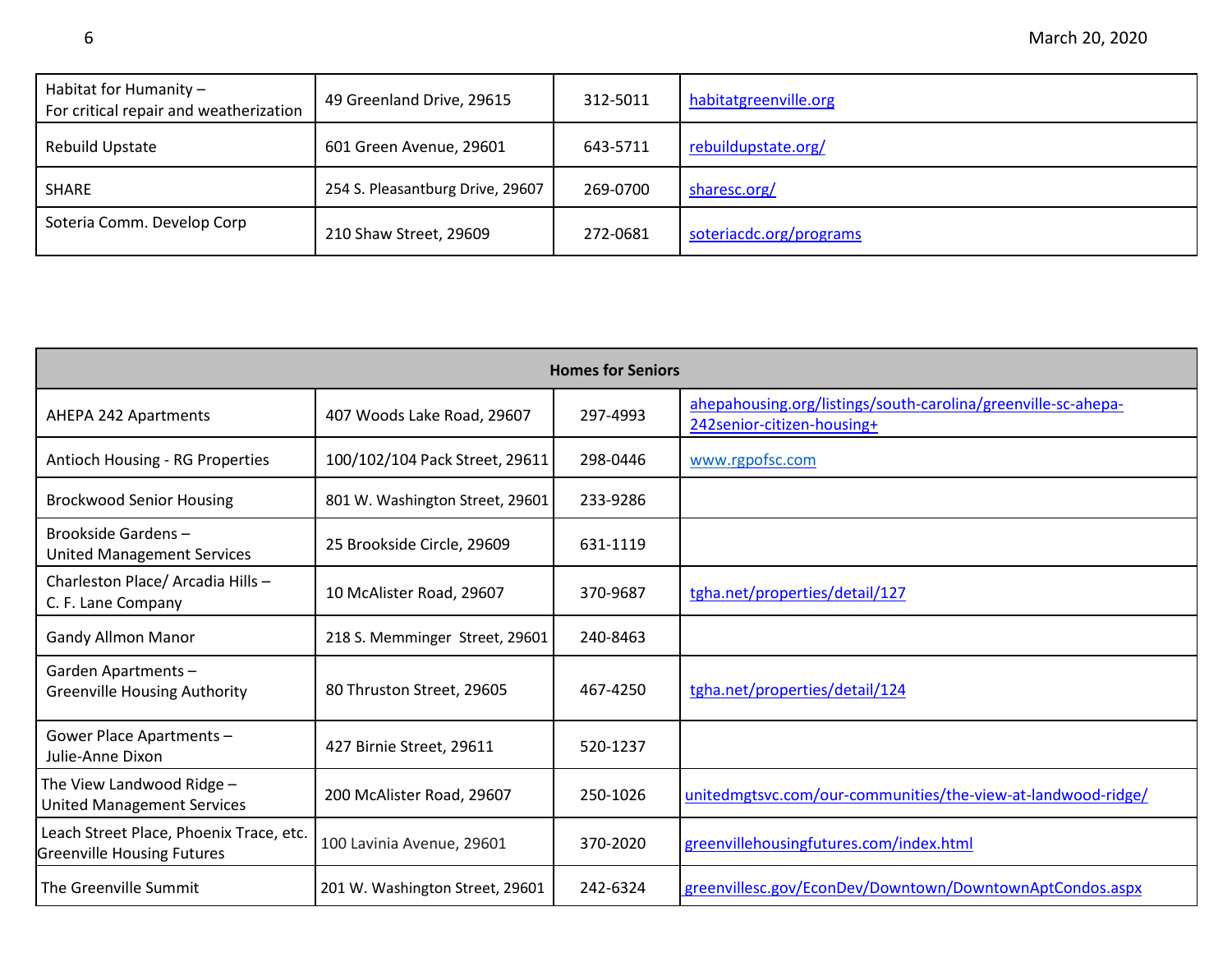| The Oaks at Laurel Bay - Vista Capital | 667 Rutherford Road, 29609 | 242-9003 | vistacapitalmanagementgroup.com/home/                    |
|----------------------------------------|----------------------------|----------|----------------------------------------------------------|
| Towers East                            | 415 N. Main Street, 29601  | 232-1041 | greenvillesc.gov/EconDev/Downtown/DowntownAptCondos.aspx |

| <b>Foreclosure Prevention</b>                                     |                                            |                             |                                                            |  |
|-------------------------------------------------------------------|--------------------------------------------|-----------------------------|------------------------------------------------------------|--|
| <b>Greenville County</b><br><b>Human Relations Commission</b>     | 301 University Ridge,<br>Suite 1600, 29601 | 467-7095                    | greenvillecounty.org/humanrelations/essential services.asp |  |
| Homeownership Preservation<br>Foundation                          | Washington, DC 20005                       | (888) 995-4673 995hope.org/ |                                                            |  |
| <b>United Housing Connections</b><br>(Upstate Homeless Coalition) | 135 Edinburgh Court<br>Suite 100B, 29607   | 241-0462                    | unitedhousingconnections.org/                              |  |
| Urban League of the Upstate                                       | 15 Regency Hill Drive, 29607               | 244-3862                    | urbanleagueupstate.org/                                    |  |

| <b>Home Buyer's Assistance</b>                                |                                              |          |                                                            |
|---------------------------------------------------------------|----------------------------------------------|----------|------------------------------------------------------------|
| City of Greenville<br><b>Community Development</b>            | 206 S. Main Street, 29601                    | 467-4570 | greenvillesc.gov/CommDev/Programs.aspx                     |
| <b>Community Works Carolina</b>                               | 107 West Antrim Drive, 29607                 | 235-6331 | communityworkscarolina.org/                                |
| Homes of Hope                                                 | 3 Dunean Street, 29611                       | 269-4663 | homesofhope.org/                                           |
| <b>Greenville County</b><br><b>Human Relations Commission</b> | 301 University Ridge<br>Suite 1600, 29601    | 467-7095 | greenvillecounty.org/humanrelations/essential services.asp |
| <b>Greenville County</b><br>Redevelopment Authority (GCRA)    | 301 University Ridge<br>Suite 1500, 29601    | 242-9801 | gcra-sc.org/                                               |
| <b>Habitat for Humanity</b>                                   | 49 Greenland Drive, 29615                    | 370-4787 | habitatgreenville.org/                                     |
| Nehemiah Community Revitalization                             | 111 S. Main Street - Suite C<br>Greer, 29650 | 655-5855 | nehemiahcrc.org                                            |